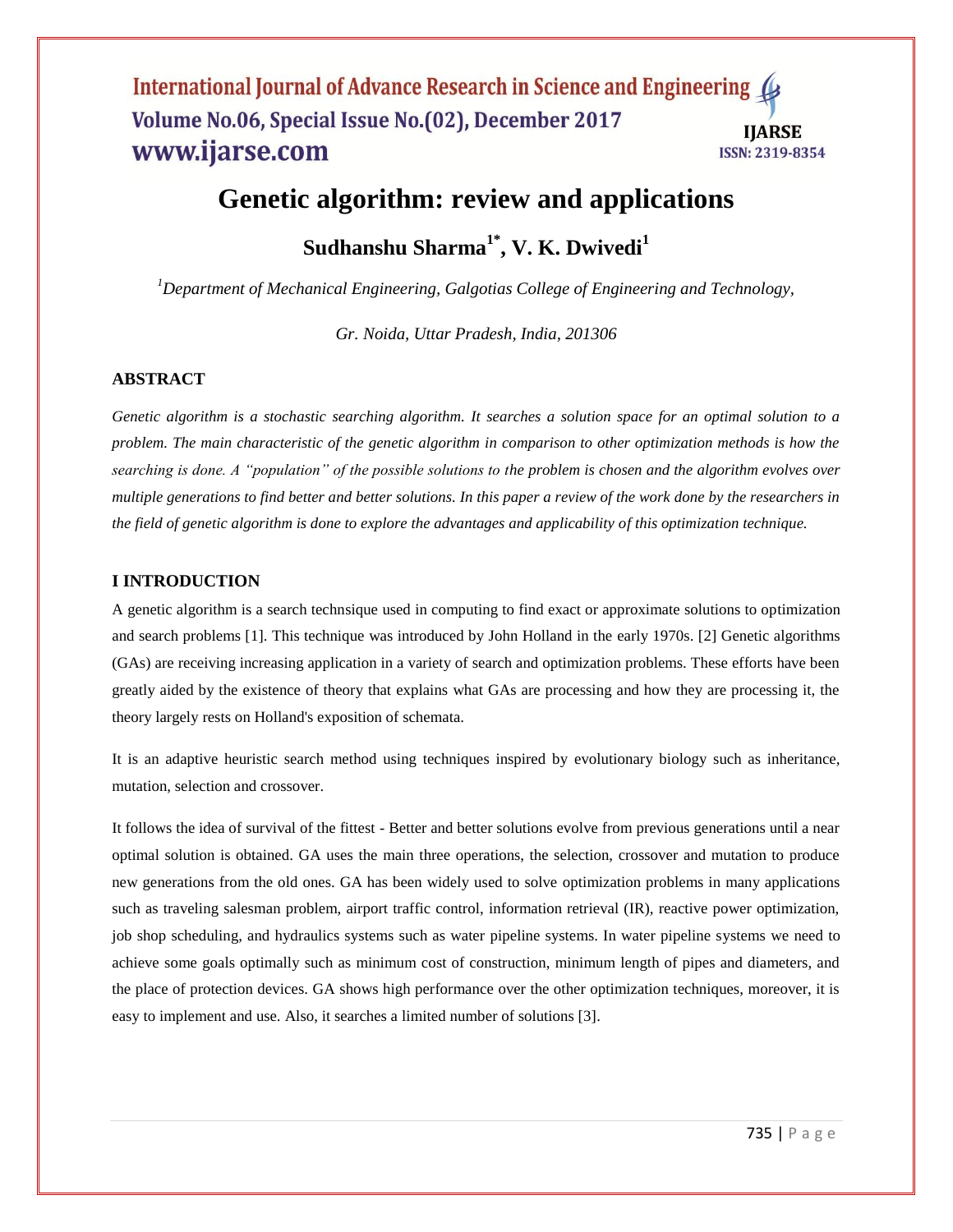#### **A. Encoding**

The decision variables of a problem are normally encoded into a finite length string this could be a binary string or a list of integers.For example: 0 1 1 0 1 1 0 1 0 or 2 3 4 1 1 4 5.

#### **B**.**Selection**

Genetic Algorithms are optimization algorithms that maximize or minimize a given function. Selection operator deserves a special position in genetic algorithm since it is the one which mainly determines the evolutionary search spaces. It is used to improve the chances of the survival of the fittest individuals. There are many traditional selection mechanisms used and many user specified selection mechanisms specific to the problem definition [4].

The selection operator mainly works at the level of chromosomes. The goodness of each individual depends on its fitness. Fitness value may be determined by an objective function or by a subjective judgment specific to the problem. As the generations pass, the members of the population should get fitter and fitter (i.e. closer and closer to the solution). Selection is one of the important operations in the GA process. Different selection mechanisms work well under differentsituations. Appropriate method has to be chosen for thespecific problem to increase the optimality of the solution. For example, the proportional roulette has been used in many problems [5] and it outperformed the other strategies in the salesman problem, achieving best solution quality with low computing times [6].The selection mechanisms are shown in Fig. 1.



736 | P a g e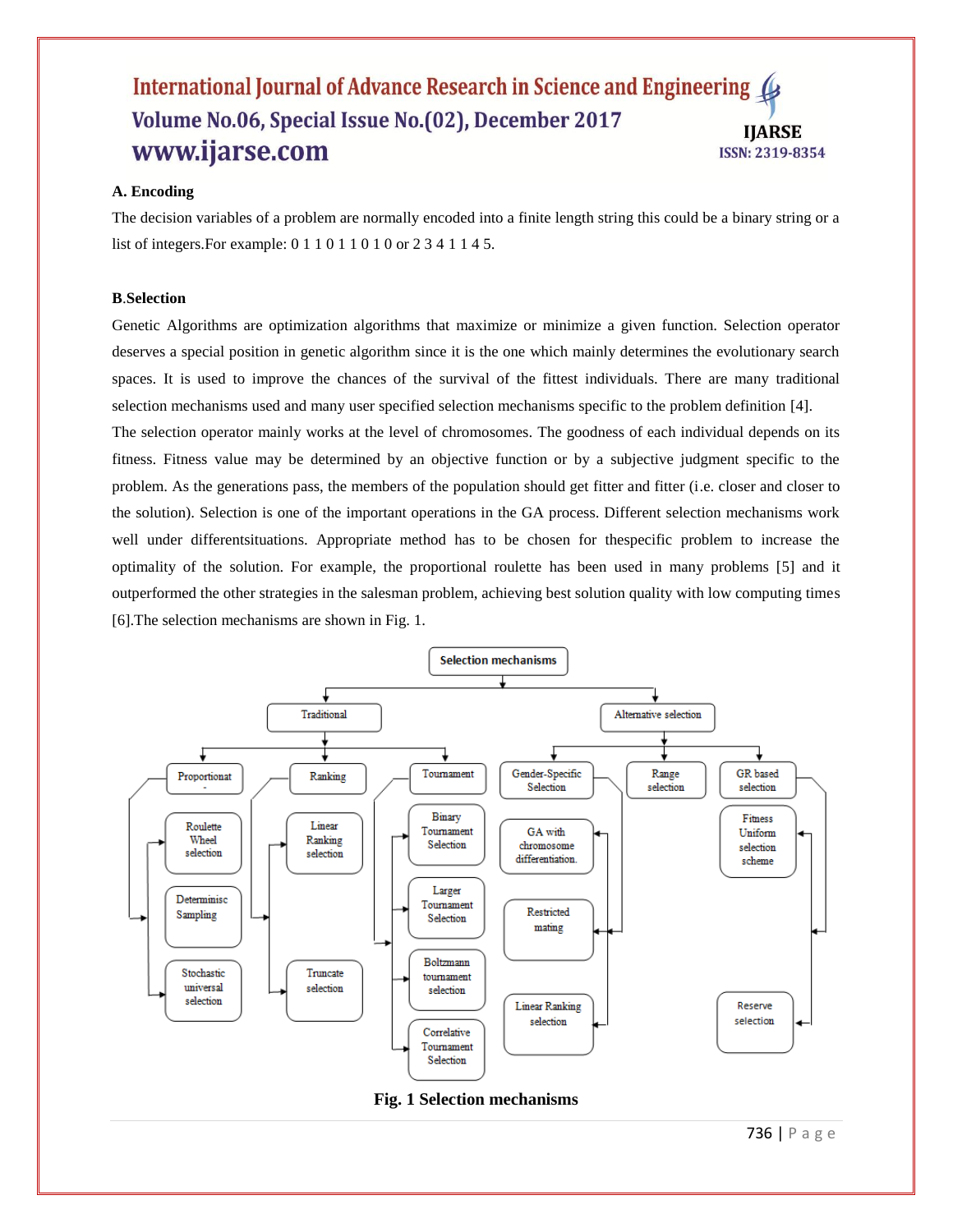# **II GENETIC ALGORITHM MYTHOLOGY**

#### **2.1 Initialization**

Initially many individual solutions are randomly generated to form an initial population. The population size depends on the nature of the problem, but typically contains several hundreds or thousands of possible solutions. Traditionally, the population is generated randomly, covering the entire range of possible solutions (the search space). Occasionally, the solutions may be "seeded" in areas where optimal solutions are likely to be found.

#### **2.2 Selection**

During each successive generation, a proportion of the existing population is selected to breed a new generation. Individual solutions are selected through a fitness-based process, where fitter solutions (as measured by a fitness function) are typically more likely to be selected. Certain selection methods rate the fitness of each solution and preferentially select the best solutions. Other methods rate only a random sample of the population, as this process may be very time-consuming.

Most functions are stochastic and designed so that a small proportion of less fit solutions are selected. This helps keep the diversity of the population large, preventing premature convergence on poor solutions. Popular and wellstudied selection methods include roulette wheel selection and tournament selection.

#### **2.3 Reproduction**

The next step is to generate a second generation population of solutions from those selected through genetic operators: crossover (also called recombination), and/or mutation.

For each new solution to be produced, a pair of "parent" solutions is selected for breeding from the pool selected previously. By producing a "child" solution using the above methods of crossover and mutation, a new solution is created which typically shares many of the characteristics of its "parents". New parents are selected for each new child, and the process continues until a new population of solutions of appropriate size is generated. Although reproduction methods that are based on the use of two parents are more "biology inspired", some research [5] suggests more than two "parents" are better to be used to reproduce a good quality chromosome.

These processes ultimately result in the next generation population of chromosomes that is different from the initial generation. Generally the average fitness will have increased by this procedure for the population, since only the best or genetic algorithm from the first generation are selected for breeding, along with a small proportion of less fit solutions, for reasons already mentioned above.

#### **2.4 Termination**

This generational process is repeated until a termination condition has been reached. Common terminating conditions are:

• A solution is found that satisfies minimum criteria;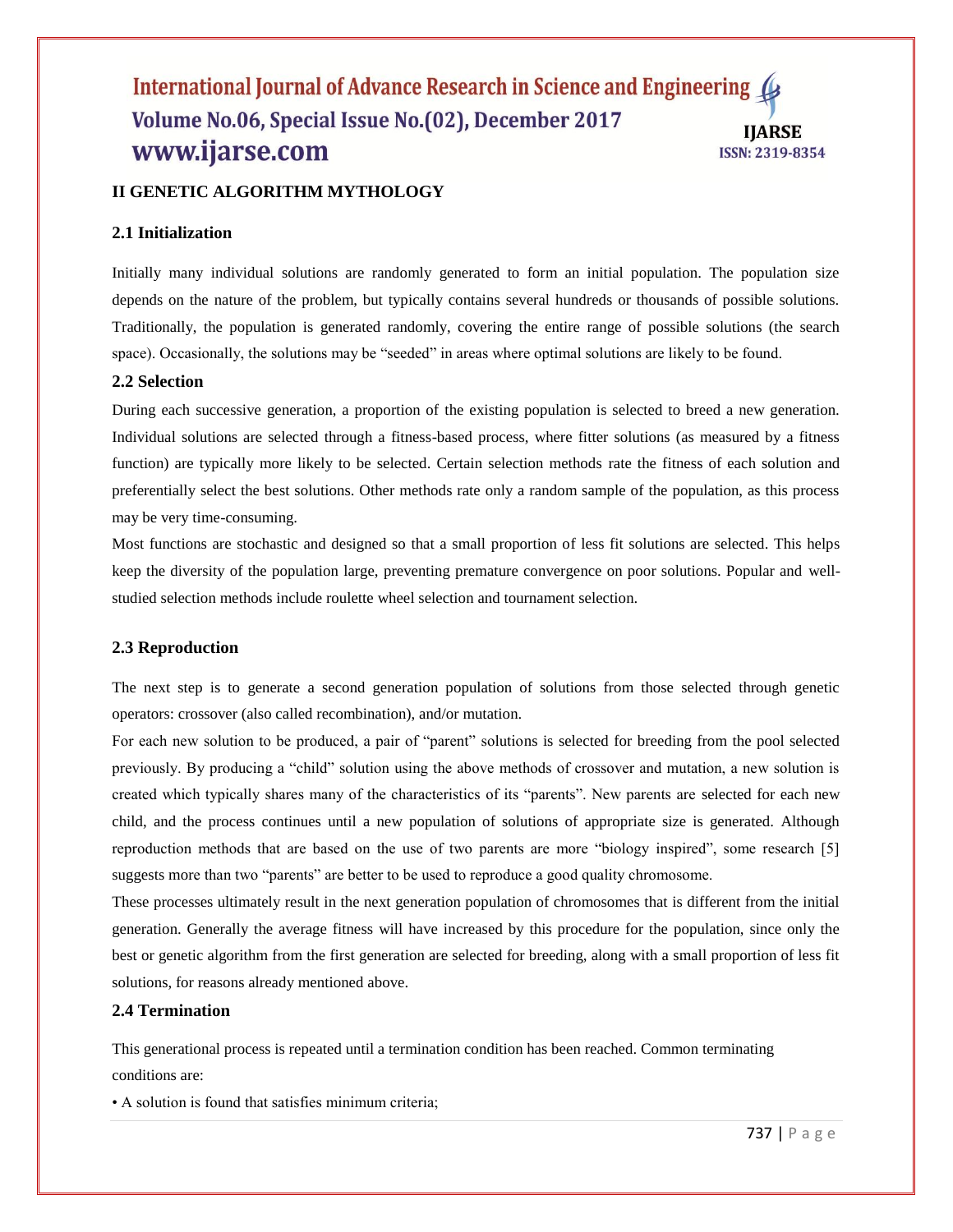• Fixed number of generations reached;

• Allocated budget (computation time/money) reached;

• The highest ranking solution"s fitness is reaching or has reached a plateau such that successive iterations no longer produce better results;

- Manual inspection;
- Combinations of the above.

Simple Genetic algorithm pseudocodes:

- 1. Choose the initial population of individuals.
- 2. Evaluate the fitness of each individual in that population.
- 3. Repeat on this generation until termination: (time limit, sufficient fitness achieved, etc.)
	- a. Select the best-fit individuals for reproduction.
	- b. Breed new individuals through crossover and mutation operations to give birth to offspring.
	- c. Evaluate the individual fitness of new individuals.
	- d. Replace least-fit population with new individuals.

# **III APPLICATIONS OF GENETIC ALGORITHM**

#### **3.1. Automotive Design**

Using Genetic Algorithms [GAs] to both design composite materials and aerodynamic shapes for [race cars](http://www.sae.org/technical/papers/2003-01-1327) and regular means of transportation (including aviation) can return combinations of best materials and best engineering to provide faster, lighter, more fuel efficient and safer vehicles for all the things we use vehicles for. Rather than spending years in laboratories working with polymers, wind tunnels and balsa wood shapes, the processes can be done much quicker and more efficiently by computer modeling using GA searches to return a range of options human designers can then put together however they please.

#### **3.2. Engineering Design**

Getting the most out of a range of materials to optimize the structural and operational design of buildings, factories, machines, etc. is a rapidly expanding application of GAs. These are being created for such uses as optimizing the design of heat exchangers, robot gripping arms, satellite booms, building trusses, flywheels, turbines, and just about any other computer-assisted engineering design application. There is work to combine GAs optimizing particular aspects of engineering problems to work together, and some of these can not only solve design problems, but also project them forward to analyze weaknesses and possible point failures in the future so these can be avoided.

#### **3.3. Robotics**

Robotics involves human designers and engineers trying out all sorts of things in order to create useful machines that can do work for humans. Each robot"s design is dependent on the job or jobs it is intended to do, so there are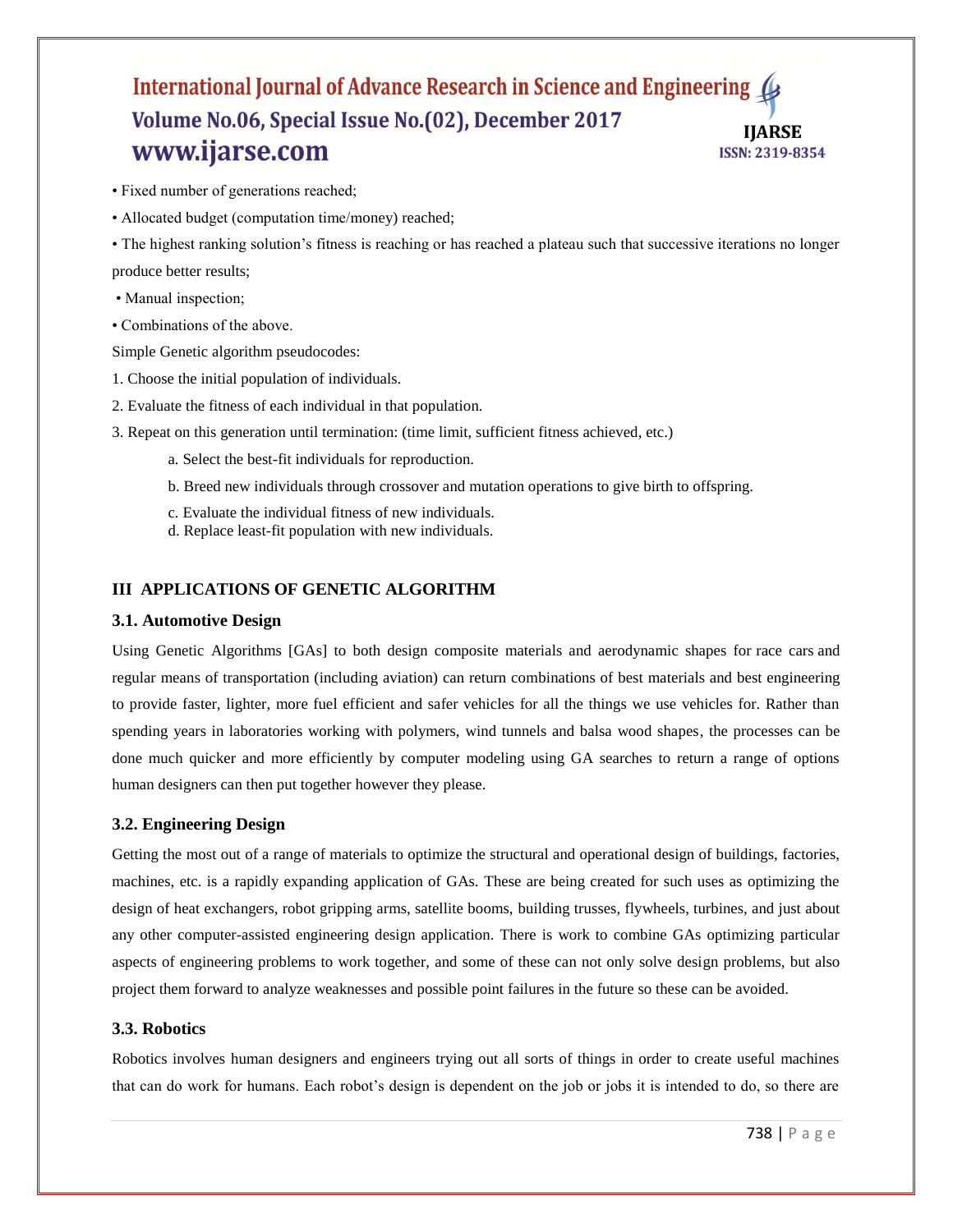many different designs out there. GAs can be programmed to search for a range of optimal designs and components for each specific use, or to return results for entirely new types of robots that can perform multiple tasks and have more general application.

# **3.4. Evolvable hardware**

[Evolvable hardware](http://en.wikipedia.org/wiki/Evolvable_hardware) applications are electronic circuits created by GA computer models that use stochastic (statistically random) operators to evolve new configurations from old ones. As the algorithm does its thing in the running model, eventually a circuit configuration will come along that does what the designer wants. It could use a built-in GA library and simulator to re-design itself after something like radiation exposure that messes up its normal configuration, or encounters a novel situation in which it needs a function it doesn"t already have. Such GAs would enable self-adaptation and self-repair.

# **3.5. Optimized Telecommunications Routing**

GAs are being developed that will allow for dynamic and anticipatory routing of circuits for [telecommunications](http://en.wikipedia.org/wiki/Telecommunications_network)  [networks.](http://en.wikipedia.org/wiki/Telecommunications_network) These could take notice of the system"s instability and anticipate the re-routing needs. Using more than one GA circuit-search at a time, soon your interpersonal communications problems may really be all in your head rather than in your telecommunications system. Other GAs are being developed to optimize placement and routing of cell towers for best coverage and ease of switching

# **3.6. Biomimetic Invention**

[Biomimicry](https://www.brainz.org/15-coolest-cases-biomimicry/index.html) or biomimetics is the development of technologies inspired by designs in nature. Since GAs are inspired by the mechanisms of biological evolution, it makes sense that they could be used in the process of invention as well. GAs rely primarily on something called implicit parallelism (like to like), using mutation and selection in secondary roles toward a design solution. GA programmers are working on applications that not only analyze the natural designs themselves for a return on how they work, but can also combine natural designs to create something entirely new.

#### **3.7. Trip, Traffic and Shipment Routing**

New applications of a GA known as the ["Traveling Salesman Problem"](http://www.aip.org/isns/reports/2002/060.html) or TSP can be used to plan the most efficient routes and scheduling for travel planners, traffic routers and even shipping companies.

#### **3.8. Computer Gaming**

GAs have been programmed to incorporate the most successful strategies from previous games – the programs "learn" – and usually incorporate data derived from game theory in their design. [Game theory](http://en.wikipedia.org/wiki/Game_Theory) is useful in most all GA applications for seeking solutions to whatever problems they are applied to.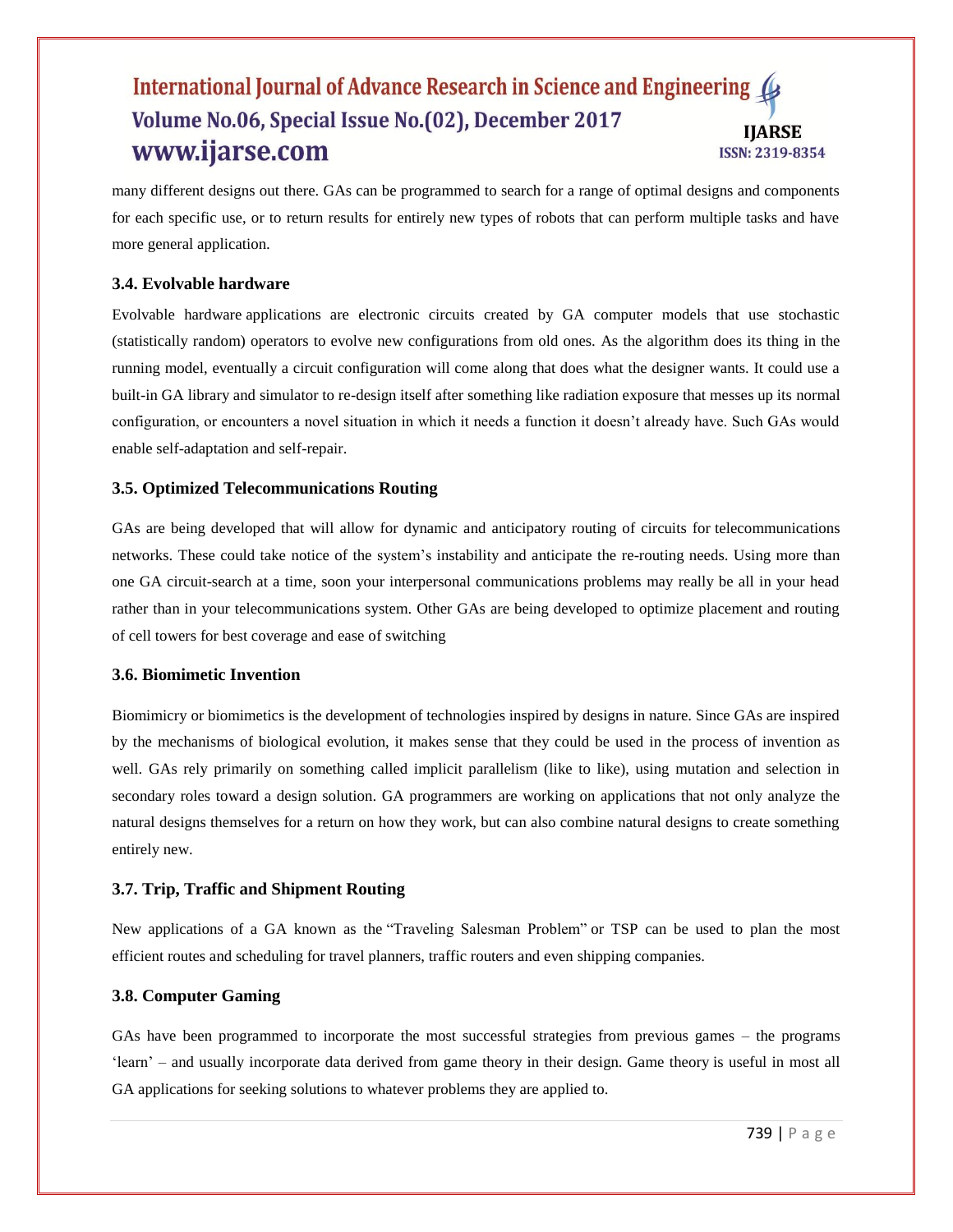#### **3.9. Encryption and Code Breaking**

On the security front, GAs can be used both to [create encryption](http://www.wipo.int/pctdb/en/wo.jsp?IA=US2000040826&DISPLAY=DESC) for sensitive data as well as to break those codes. Encrypting data, protecting copyrights and breaking competitors" codes have been important in the computer field.

#### **3.10. Computer-Aided Molecular Design**

The de novo design of [new chemical molecules](http://panizzi.shef.ac.uk/cisrg/links/ea_bib.html) is a burgeoning field of applied chemistry in both industry and medicine. GAs are used to aid in the understanding of protein folding, analyzing the effects of substitutions on those protein functions, and to predict the binding affinities of various designed proteins developed by the pharmaceutical industry for treatment of particular diseases. The same sort of GA optimization and analysis is used for designing industrial chemicals for particular uses, and in both cases GAs can also be useful for predicting possible adverse consequences. This application has and will continue to have great impact on the costs associated with development of new chemicals and drugs.

#### **3.11. Gene Expression Profiling**

The development of microarray technology for taking "snapshots" of the genes being expressed in a cell or group of cells has been a boon to medical research. GAs have been and are being developed to make [analysis of gene](http://bioinformatics.oxfordjournals.org/cgi/content/abstract/17/12/1131)  [expression](http://bioinformatics.oxfordjournals.org/cgi/content/abstract/17/12/1131) profiles much quicker and easier. This helps to classify what genes play a part in various diseases, and further can help to identify genetic causes for the development of diseases. Being able to do this work quickly and efficiently will allow researchers to focus on individual patients" unique genetic and gene expression profiles, enabling the hoped-for "personalized medicine" we've been hearing about for several years.

# **IV CONCLUSION AND FUTURE SCOPE**

Genetic algorithm is a probabilistic solving optimization problem which is modeled on a genetic evaluations process in biology and is focused as an effective algorithm to find a global optimum solution for many types of problem. This algorithm is extremely applicable in different artificial intelligence approaches as well as different basics approaches like object oriented, robotics and other in future we shall concentrate on the development of hybrid approaches using genetic algorithm an object oriented technology.

#### **REFERENCES**

**[1]**Kumar, M, Husian, M, Upreti, N and Gupta, D, Genetic Algorithm: Review and Application. International *Journal of Information Technology and Knowledge Management, 2010, 2(2): 451-454.* **[2]**Tsoukalas, L and Uhrig, R. Fuzzy and Neural Approaches in Engineering, Wiley, 1997.